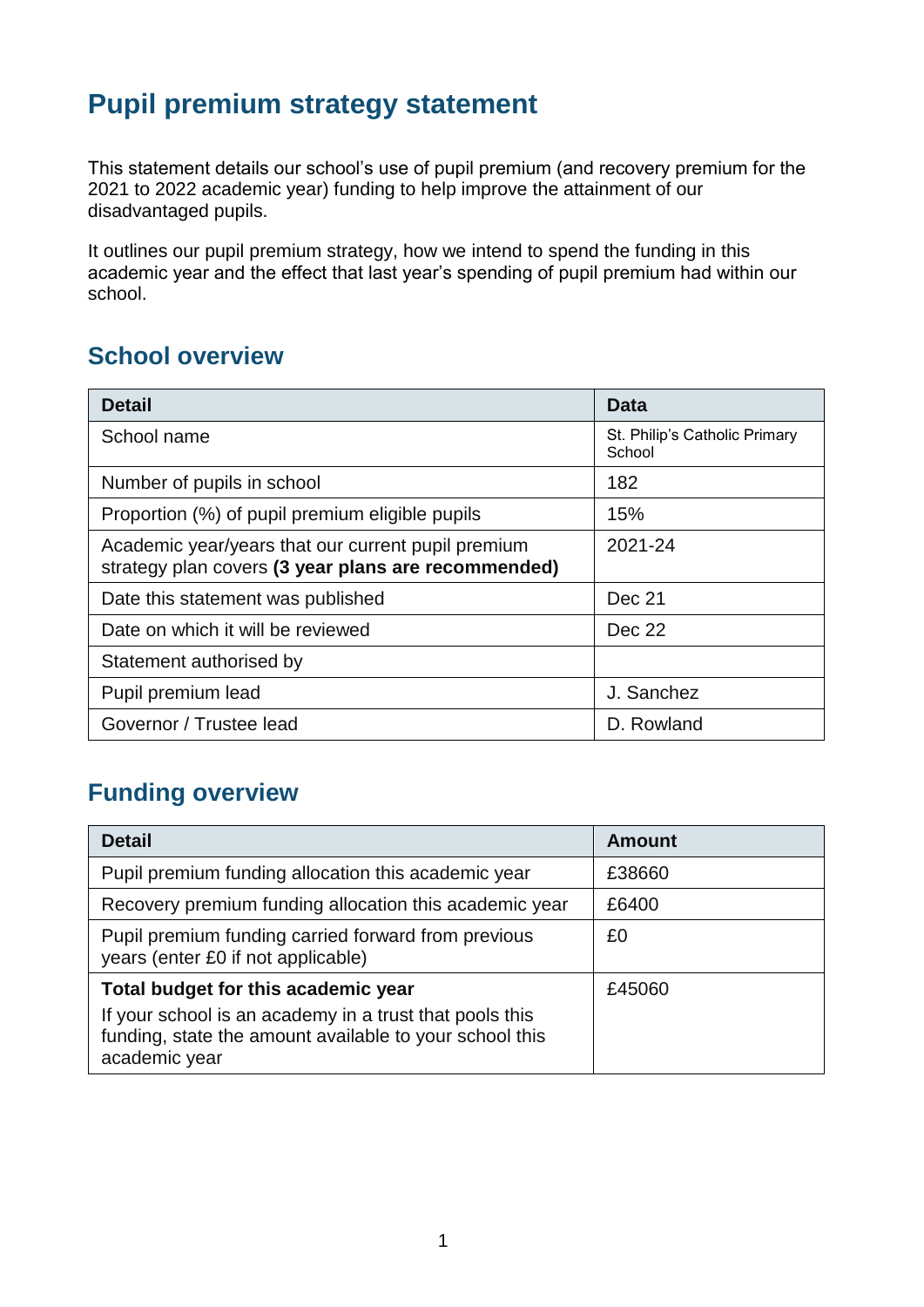# **Part A: Pupil premium strategy plan**

## **Statement of intent**

*At St Philip's we have high expectations for our pupil premium children. We aim to remove their barriers to learning to enable them to make the same progress as their peers. We want them to leave St Philip's having achieved their potential. We aim for all pupils to at least reach age related expectations and for those reaching greater depth to be above the national average.*

*Our current pupil premium strategy plan works towards achieving these objectives by providing targeted intervention for academic catch up for identified pupil premium children and providing support to mitigate their other barriers to learning. We also recognise the importance of emotional wellbeing and the affect the pandemic has had on this. Children cannot learn unless they are in the right place to learn, therefore our pupil premium strategy also addresses the emotional and mental health needs of our children.*

*We will provide all teachers with high quality CPD to ensure that pupils access effective quality first teaching. We will also provide targeted intervention and support to quickly address identified gaps in learning including the use of small group work. We will also target funding to ensure that all pupils have access to trips, residentials and first hand learning experiences and provide opportunities for all pupils to participate in a broad and balanced curriculum including sport and music. This is not an exhaustive list and strategies will change and develop based on the needs of individuals*

## **Challenges**

This details the key challenges to achievement that we have identified among our disadvantaged pupils.

| <b>Challenge</b><br>number | <b>Detail of challenge</b>                                             |
|----------------------------|------------------------------------------------------------------------|
|                            | Mental health and emotional needs which have been exacerbated by the   |
|                            | pandemic. These findings are supported by national studies.            |
| $\mathcal{P}$              | Our assessments indicate that our disadvantaged pupils are further be- |
|                            | hind with reading and writing than their peers.                        |
| 3                          | Our assessments indicate that our disadvantaged pupils are further be- |
|                            | hind with maths than their peers.                                      |
|                            | Some disadvantaged pupils do not have access to the same wealth of     |
|                            | experiences outside school, which enable them to develop a broad vo-   |
|                            | cabulary.                                                              |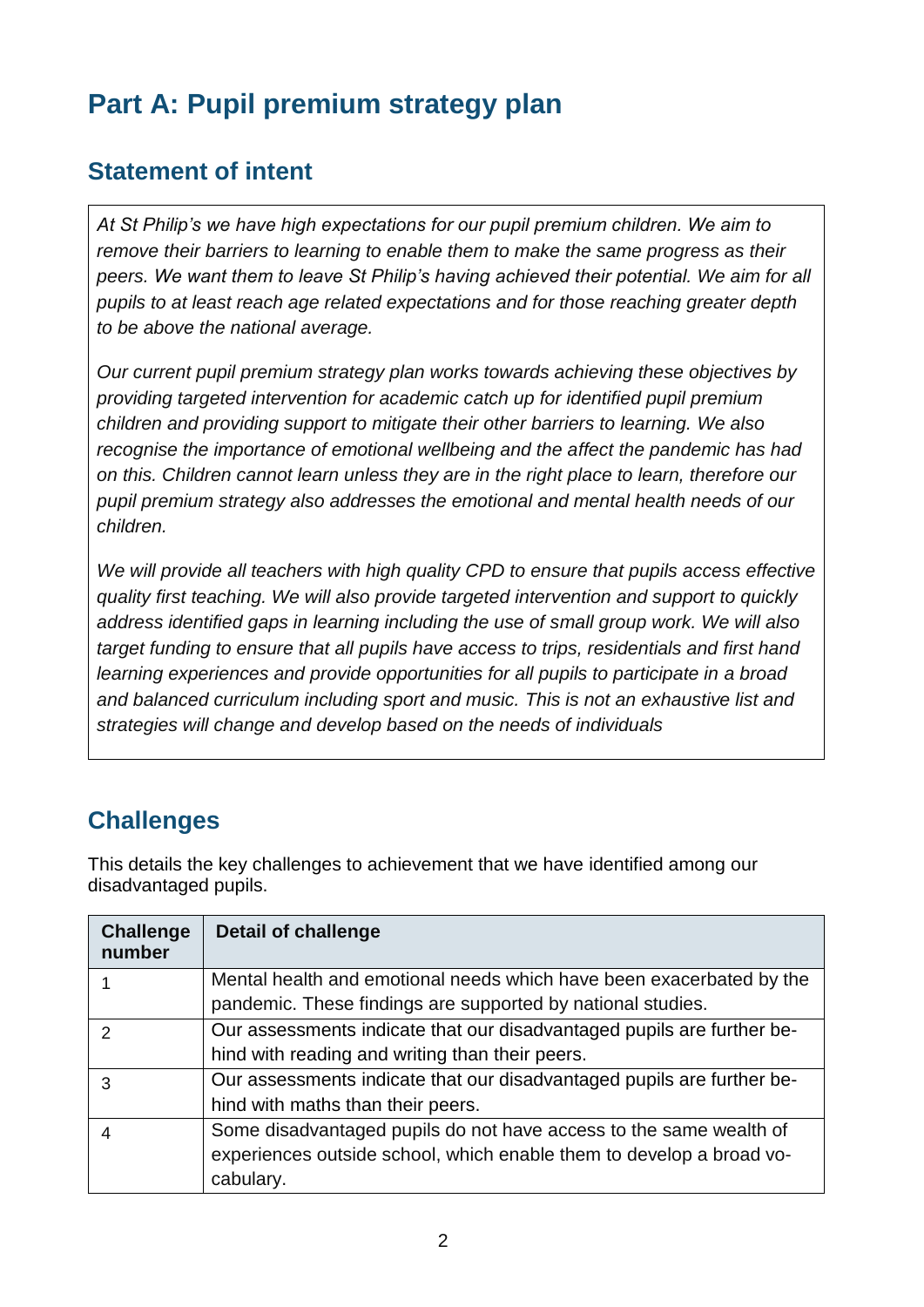## **Intended outcomes**

This explains the outcomes we are aiming for **by the end of our current strategy plan**, and how we will measure whether they have been achieved.

| <b>Intended outcome</b>                                                                                              | <b>Success criteria</b>                                                                                                                                                                         |
|----------------------------------------------------------------------------------------------------------------------|-------------------------------------------------------------------------------------------------------------------------------------------------------------------------------------------------|
| Improved reading attainment among<br>disadvantaged pupils.                                                           | KS2 reading outcomes in 2024/25 show<br>that disadvantaged pupils achieve in line<br>with their peers.                                                                                          |
| Improved maths attainment for<br>disadvantaged pupils at the end of KS2.                                             | KS2 maths outcomes in 2024/25 show<br>that disadvantaged pupils achieve in line<br>with their peers.                                                                                            |
| To achieve and sustain improved<br>wellbeing for all pupils in our school,<br>particularly our disadvantaged pupils. | Sustained high levels of wellbeing from<br>2024/25 demonstrated by qualitative<br>data from student voice, student and<br>parent surveys and teacher observations<br>and hard data from Thrive. |
| Enable children to access a broad range<br>of experiences                                                            | Disadvantaged children will have had<br>the same experiences in regard to<br>curriculum, trips and access to clubs and<br>music tuition as their peers.                                         |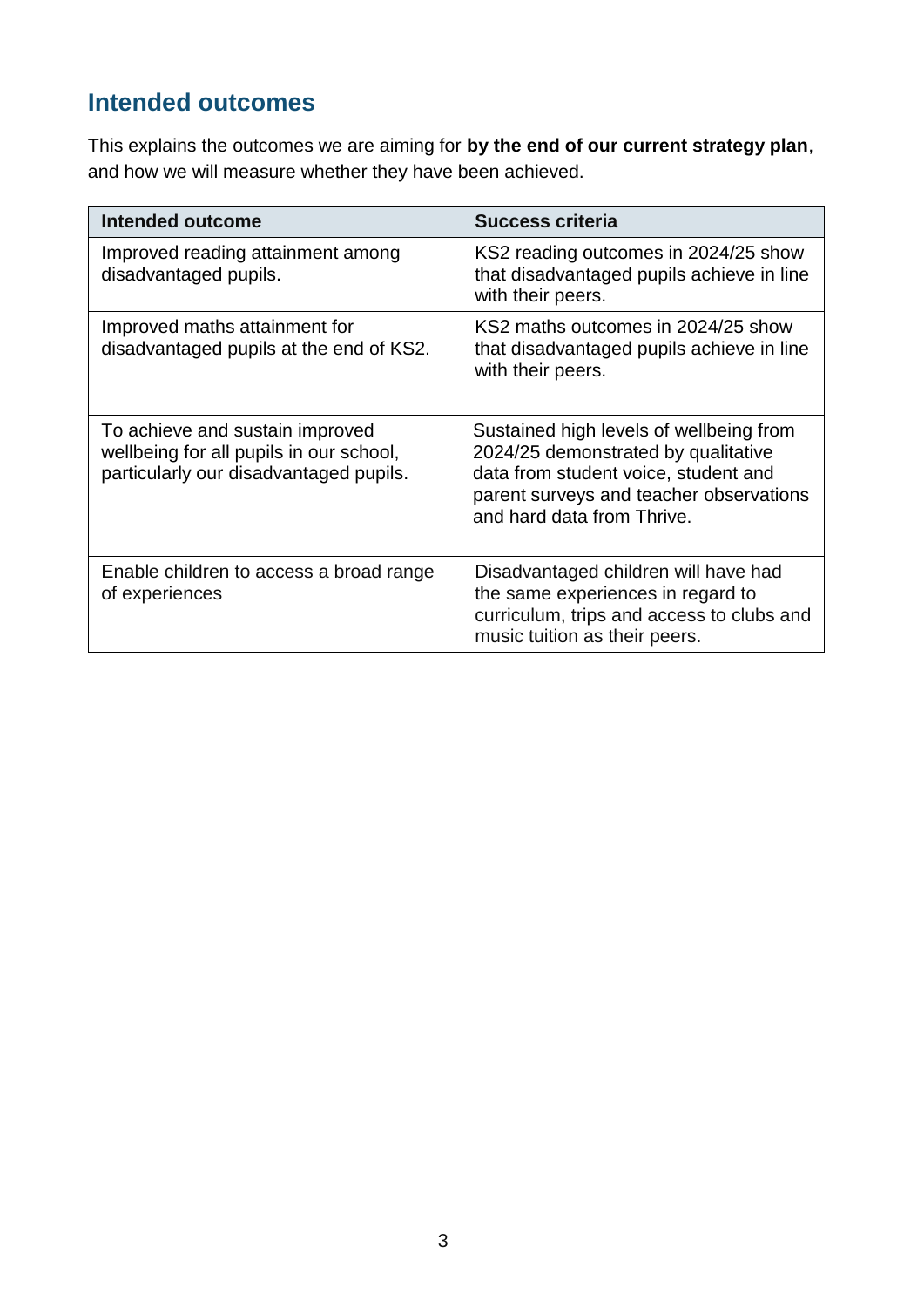## **Activity in this academic year**

This details how we intend to spend our pupil premium (and recovery premium funding) **this academic year** to address the challenges listed above.

#### **Teaching (for example, CPD, recruitment and retention)**

Budgeted cost: £ *11,604*

| <b>Activity</b>                                                                                                                              | Evidence that supports this approach                                                                                                                                                                                                                                                                                                                                                                                      | <b>Challen</b><br>ge<br>number(<br>S)<br>address<br>ed |
|----------------------------------------------------------------------------------------------------------------------------------------------|---------------------------------------------------------------------------------------------------------------------------------------------------------------------------------------------------------------------------------------------------------------------------------------------------------------------------------------------------------------------------------------------------------------------------|--------------------------------------------------------|
| Recruit<br>and train<br>teaching<br>assistants<br>to deliver<br>Thrive and<br>nurture<br>support,<br>including<br>subscriptio<br>n to Thrive | Evaluated by CELSI (Centre for Education Leadership &<br>$\bullet$<br>School Improvement) for the Department of Health                                                                                                                                                                                                                                                                                                    | 1                                                      |
| Jigsaw                                                                                                                                       | Sheffield Hallam Univeristy study:<br>http://shura.shu.ac.uk/13692/1/FINAL%20Jigsaw%20report<br>%20CW.pdf                                                                                                                                                                                                                                                                                                                 | 1                                                      |
| <b>Therapeu</b><br>tic<br><b>Thinking</b>                                                                                                    | Mental health and behaviour in schools (March 2016)<br>and revised (November 2018): DfE guidance<br>Transforming children and young people's mental<br>$\bullet$<br>health provision: Green paper (December 2017)<br>Timpson Review of school exclusions: March 2019<br>$\bullet$<br>NSPCC Transforming Mental Health: July 2018<br>$\bullet$<br>Behaviour interventions   EEF (educationendow-<br>mentfoundation.org.uk) | 1                                                      |

#### **Targeted academic support (for example, tutoring, one-to-one support structured interventions)**

Budgeted cost: £ 25,724

| <b>Activity</b> | Evidence that supports this approach | <b>Challeng</b><br>e<br>number( |
|-----------------|--------------------------------------|---------------------------------|
|                 |                                      | S)                              |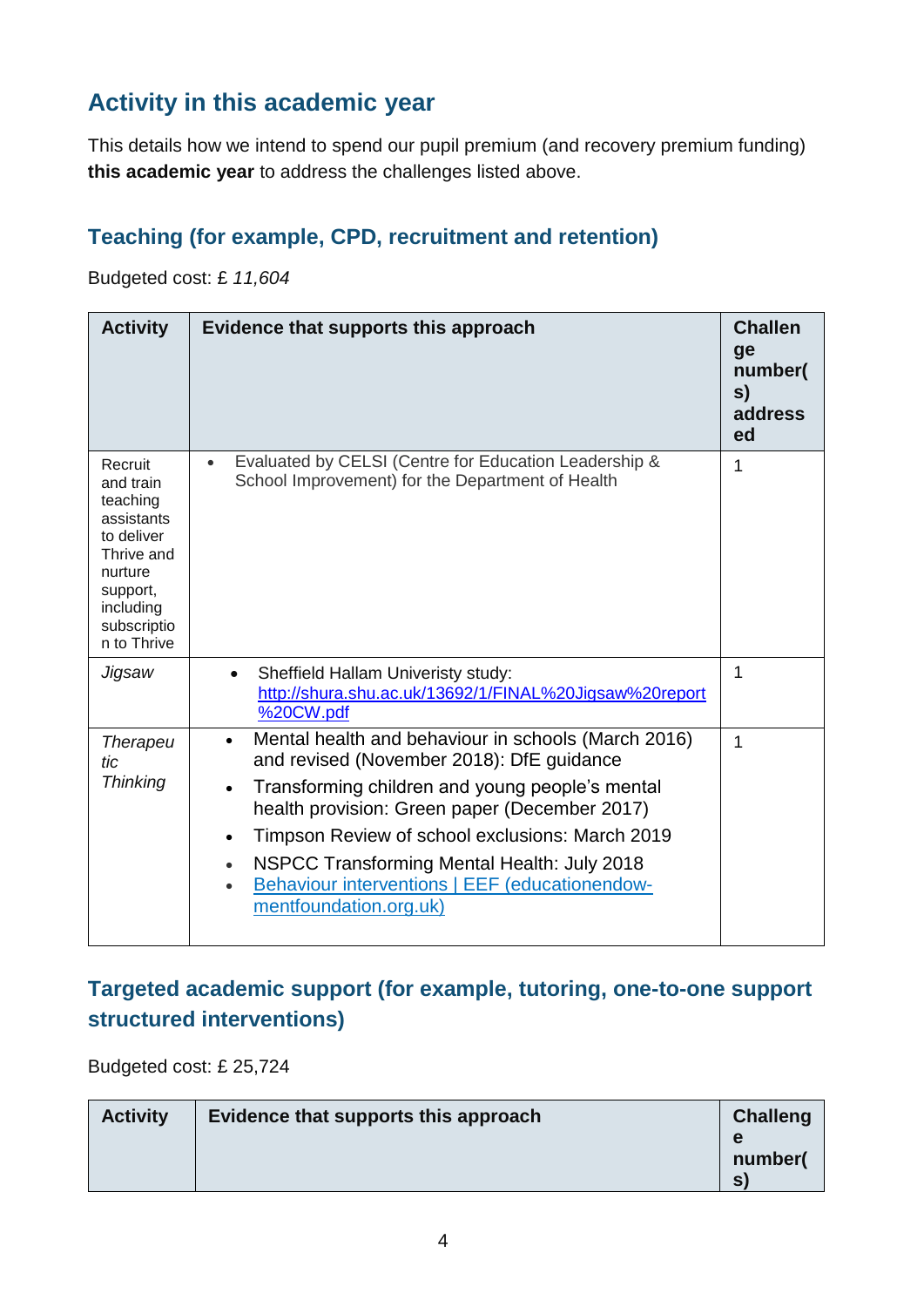|                                                                 |                                                                                                                  | address<br>ed  |
|-----------------------------------------------------------------|------------------------------------------------------------------------------------------------------------------|----------------|
| <b>Small</b><br>group<br>interventio<br>n maths                 | https://educationendowmentfoundation.org.uk/education-<br>evidence/guidance-reports/teaching-assistants          | 3              |
| Small<br>group<br>interventi<br>on<br>English                   | https://educationendowmentfoundation.org.uk/education-<br>evidence/guidance-reports/teaching-assistants          | $\overline{2}$ |
| First<br>class @<br>number                                      | https://www.evidence4impact.org.uk/interventions/1021?                                                           | 3              |
| Small<br>group<br>interventi<br>on maths<br>Y <sub>6</sub>      | https://educationendowmentfoundation.org.uk/education-<br>evidence/teaching-learning-toolkit/small-group-tuition | 3              |
| Small<br>group<br>interventi<br>on<br>English<br>Y <sub>6</sub> | https://educationendowmentfoundation.org.uk/education-<br>evidence/teaching-learning-toolkit/small-group-tuition | $\overline{2}$ |
| Small<br>group<br>interventi<br>on SPG<br>Y6                    | https://educationendowmentfoundation.org.uk/education-<br>evidence/teaching-learning-toolkit/small-group-tuition | $\overline{2}$ |
| <b>Success</b><br>@<br>Arithmeti<br>c Y5/4                      | https://everychildcounts.edgehill.ac.uk/mathematics/success<br>arithmetic/                                       | 3              |
| Reciproc<br>al<br>reading<br>Y5/4                               | https://educationendowmentfoundation.org.uk/projects-and-<br>evaluation/projects/reciprocal-reading              | $\overline{2}$ |

### **Wider strategies (for example, related to attendance, behaviour, wellbeing)**

Budgeted cost: £ *8040*

| Evidence that supports this approach<br><b>Activity</b> | <b>Challenge</b><br>number(s)<br>addressed |
|---------------------------------------------------------|--------------------------------------------|
|---------------------------------------------------------|--------------------------------------------|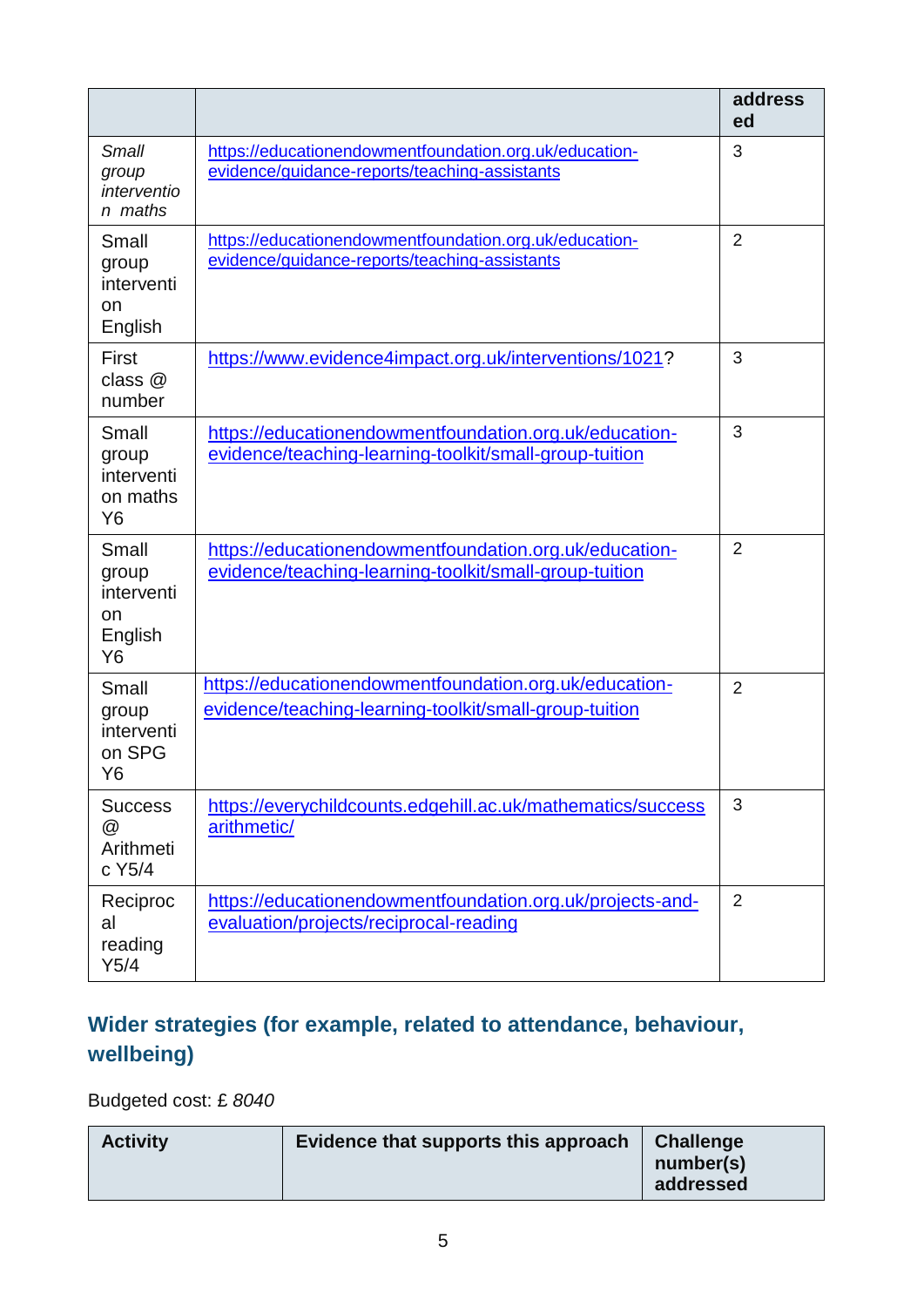| <b>ELSA</b>                                                                                                             | https://www.elsanetwork.org/elsa-<br>network/other-research/                                                                                                                                                                                 |   |
|-------------------------------------------------------------------------------------------------------------------------|----------------------------------------------------------------------------------------------------------------------------------------------------------------------------------------------------------------------------------------------|---|
| Access school and<br>the wider curriculum<br>through the funding<br>of uniform,<br>transport, school trip<br>subsidies. | http://www.lotc.org.uk/wp-<br>content/uploads/2013/10/Pupil-Premium-<br>Graham-Lodge-CLOtC-version-for-website-<br>and-newsletter-4-9-13-updated-12-6-14.pdf<br>https://www.tes.com/news/schools-use-<br>pupil-premium-buy-childrens-uniform | 4 |

# **Total budgeted cost: £** *45,368*